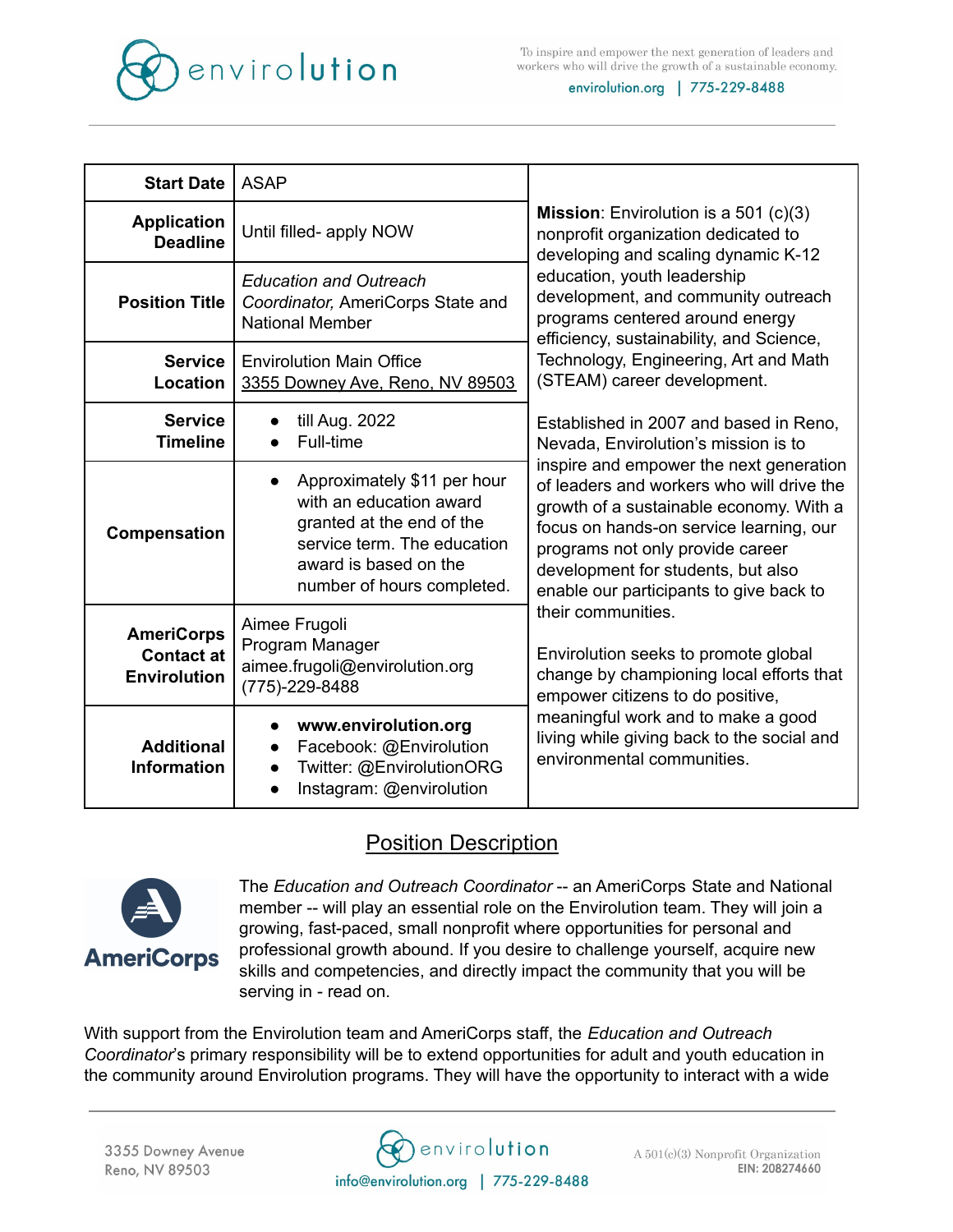

envirolution.org | 775-229-8488

range of community partners and inspire the community to learn how Envirolution's programs provide solutions for STEAM educators in Nevada, while also working with students to take an active role in sustainability and energy efficiency. This position will require approximately 40 hours of service per week, 9:00am to 5:00pm (Monday through Friday), with occasional weekend and evening hours served while representing Envirolution at community events. This position will represent Envirolution at any number of in person events, presentations, virtual classroom visits, presentations or a combination of both in-person and virtual. Benefits include federal and state holidays off, as well as two weeks (80 hours) of vacation time.

**COVID-19 Status Update:** As Envirolution navigates the changing public health circumstances, please know that we are proactively addressing concerns surrounding COVID-19. The health and safety of our employees is our top priority, and we have taken precautionary steps to reduce the spread of illness in our workplace. At this time, all Envirolution staff are fully vaccinated. **Please note that some or all listed responsibilities below are subject to be done on a virtual platform.** We encourage you to apply for this opportunity and do not hesitate to reach out to our AmeriCorps contact at Envirolution if you have questions or concerns regarding the recruitment process.

## **Primary Responsibilities**: **\*Subject to more virtual duties due to pandemic changes\***

- Organize, attend and run Envirolution's community events; from STEAM nights at local schools, to tabling opportunities at conferences and other gatherings; to and other high-profile outreach opportunities.
- Recruit and manage volunteers to help with various outreach events, community events, and material preparation.
- Create activity videos and/or virtual experiences for students, teachers and the community.
- Assist with the weekly implementation of Career Quest with the Program Manager.
	- Includes: supporting visiting student groups at Tesla Gigafactory 1, other sites, virtually, co-teaching hands-on STEAM lessons designed by Envirolution and summer break camps.
- Assist in the planning, implementing and day-to-day logistics of 2021/22 Sustainability Expedition.
	- Includes: presenting to and recruiting middle and high school students, managing communication between students and parents, working with the Program Manager on preparing materials and activities for the expedition, etc.

## **Secondary Responsibilities: \*Subject to more virtual duties due to the current situation\***

- Organize, attend and run periodic community park cleanups.
- Assist in determining ideas for new and improved: marketing opportunities, tabling materials and outreach strategies.
- Manage the data for tracking outreach events, maintaining the tracking database, and the follow-up that needs to happen with interested volunteers, teachers, and funders.
- Assist the Project Manager and Curriculum Manager with the expansion and implementation of Project ReCharge:
	- Provide support during Professional Learning for teachers; assisting with classroom material assembly; recruiting new teachers at community events; etc.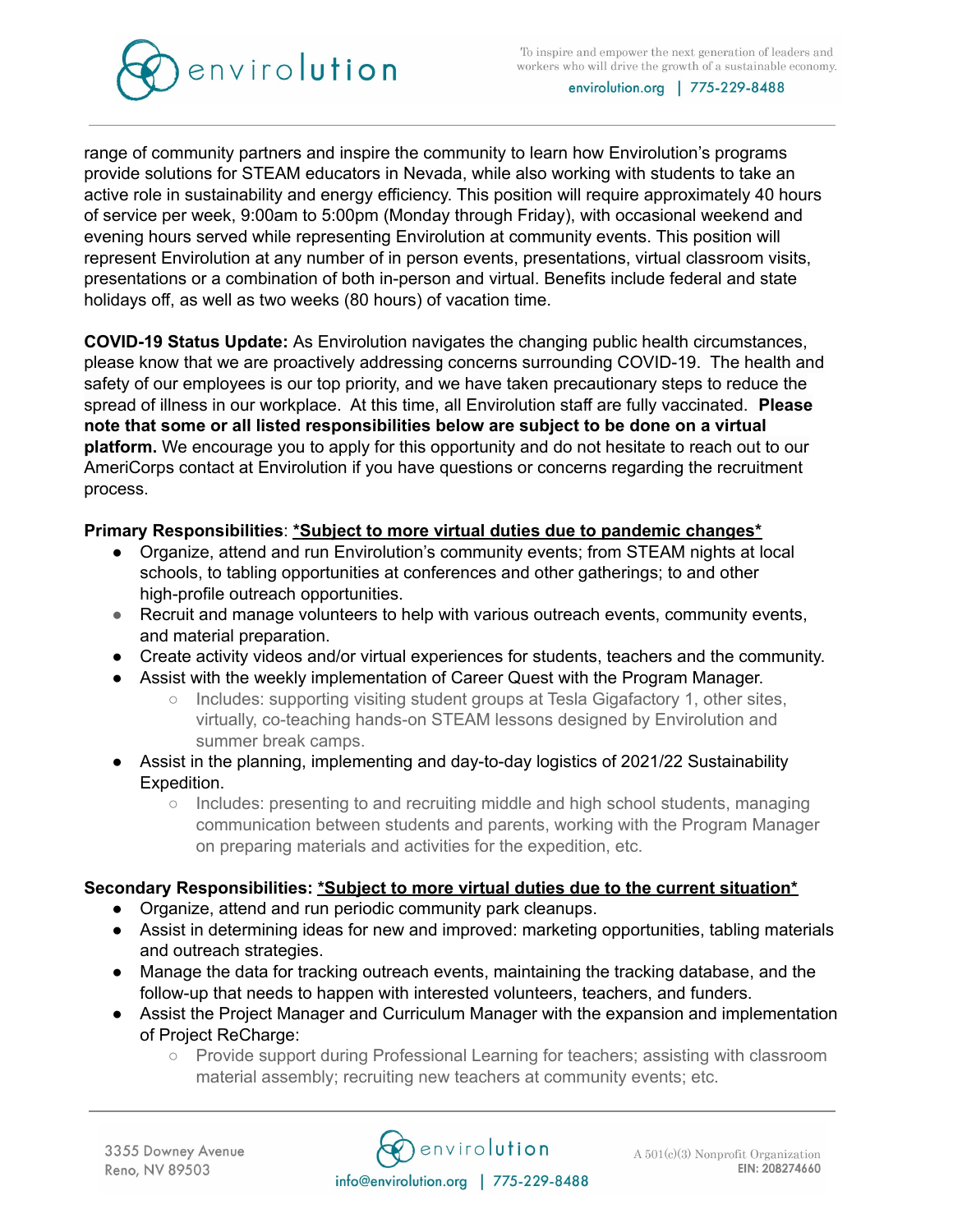

envirolution.org | 775-229-8488

● Depending on qualifications, prior experience and competencies, opportunities exist to assist other team members with: curriculum development; drafting content for Envirolution newsletter, website and social media platforms; and more.

# Position Requirements

### **Required Qualifications:**

- Bachelor's degree in education, environmental science, or a related field.
- Experience and high level of comfort communicating to a variety of audiences and ages.
	- Ability to work with elementary, middle and high school teachers and students is essential.
- Experience managing logistics of outreach and event planning.
	- Attention to detail and organization
- Ability to serve as a public face for Envirolution in a variety of contexts.
	- Events, classroom visits, meetings with community partners, etc.
- Familiarity with Microsoft Office, Google Suite, Zoom and basic office software.
- Experience with creating content and using various social media platforms (Facebook, Twitter, Instagram, Linkedin, Twitch, etc.)
- Flexibility, optimism, patience, and a good sense of humor.
- A well-developed understanding and passion for sustainability and related issues
- Outgoing personality, strong organizational skills, and written and oral communication skills.

### **Preferred Qualifications:**

- Background in education: classroom teacher, private tutor, outdoor education instructor, etc. ○ STEAM/Environmental Ed especially desirable
- Experience recruiting and managing volunteers.
- Experience with lesson planning or curriculum development.
- Experience or knowledge of video making, video editing software (WeVideo, etc.), and graphic design.
- Ability to multi-task in a fast-paced environment.
- Motivated,'self-starting' work ethic, and ability to work closely with team members.
- Valid state driver's license and a reliable personal vehicle.
- Ability to lift at least 50 lbs.
- Ability and willingness to stand for extended periods of time.

# Envirolution's Programs

**Project ReCharge** | *Ongoing*. A dynamic, cutting-edge energy efficiency and sustainability education and training program that engages students, teachers and community professionals. Through hands-on STEAM lessons, Project ReCharge empowers elementary, middle and high school students with the knowledge, training and technology needed to become energy detectives focused on saving their home, school and community money through energy saving recommendations.

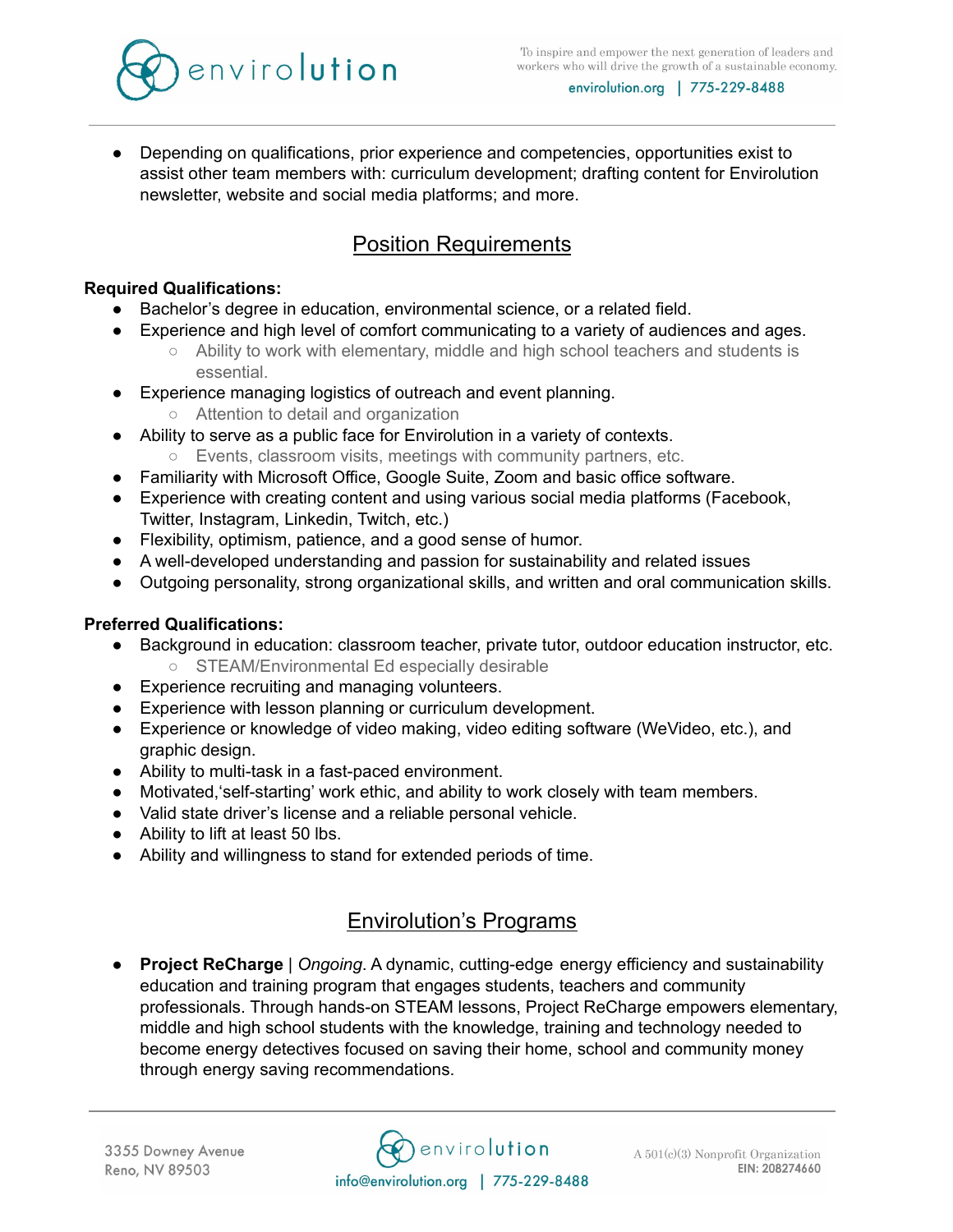



- **Sustainability Expedition** | *Annual*. An exciting, five-day opportunity for northern Nevada youth to travel to local organizations with sustainable business models, meet professionals in renewable energy fields, explore environmentally friendly buildings and discover various community volunteer opportunities.
- **Career Quest** | *Ongoing*. Envirolution's newest initiative, developed in collaboration with Tesla. Every Friday, students from 4th to 12th grade have the opportunity to tour local STEAM businesses and, while there, receive a hands-on STEAM lesson -- designed and implemented by Envirolution staff and tailored specifically to what students are learning. This program is also being offered virtually.
- **● Introduce a Girl to Engineering Day (IGED)** | *Annual.* A national movement to inform, inspire and educate girls about how engineering can be a fulfilling and world changing career. Partnering with Tesla and looking to expand, we have provided over 1,500 middle school girls an opportunity to interact with female engineers, learn about engineering careers, and engage in educational, hands-on activities.This program is also being offered virtually.

# Location

The Envirolution office is located in Reno, Nevada, "The Biggest Little City in the World." Reno has an estimated population of 246,500, with Sparks and Carson nearby for a total estimated population of 401,862. Reno and the surrounding areas offer endless indoor and outdoor activities with everything from rock climbing, skiing, boating, fishing, bike riding, hiking, a minor league baseball team, cultural festivals and events throughout the summer, and a growing number of craft breweries and micro-distilleries. Reno sits about 22 miles from the beautiful Lake Tahoe, with 8 major ski resorts, and is a short drive from San Francisco.

# Additional Information

### **Self-Directed Learning and Member Responsibility**

Envirolution will provide a formal orientation to provide practical training and to create clear expectations for AmeriCorps members. Envirolution has a philosophy of self-directed learning to create a sense of professionalism and ownership and encourage staff to critically examine aspects of their work. There will be monthly discussions related to the project goals to provide continuing education throughout the program.

### **AmeriCorps Guidelines and Expectations**

AmeriCorps members are required to wear at least one piece of AmeriCorps gear (AmeriCorps button), provided by the Truckee Meadows Parks Foundation, every day during their term of service. AmeriCorps members must participate in a minimum of three National Days of Service